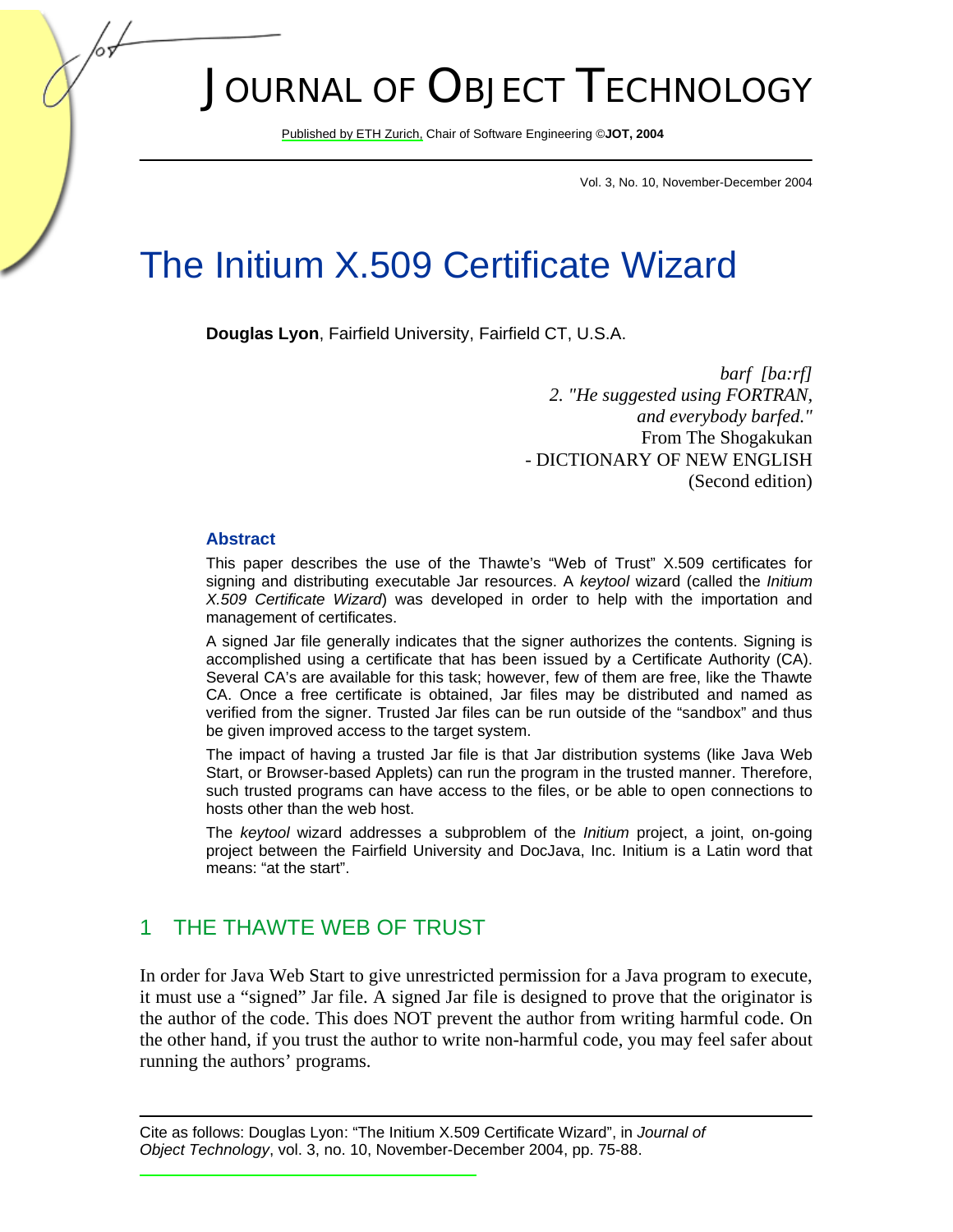In order to sign a Jar file, you need a digital certificate. Certificates are issued after a proper background check, by a Certification Authority (CA). This is not generally a free service. For example, Verisign asks for \$200 or \$400 per year, in order to issue a certificate.

Applications that are signed by an untrusted signature (i.e., a signature that is not verified by a known CA) cause a dialog to be displayed saying:

#### *"It is highly recommended not to install and run this code".*

The software that I write is typically given away. As a result, I am disinclined to pay \$200-\$400 per year. Therefore, a free (or at least very cheap) approach to obtaining a certificate appeals to my sense of thrift. The Thawte personal e-mail certificate can be used indefinitely, and at no cost. *Thawte* is a CA that can issue a digital certificate to an organization or an individual. It is the role of the CA to verify that the company ordering the certificate is a registered organization that controls its domain and that the person in the company, who ordered the certificate, is authorized to do so.

Authentication helps to prevent spoofing. It is harder to substitute illegitimate programs for programs that come from established organizations when the programs must be properly signed. Con artists could make use of such untrusted programs to steal credit card numbers or create software that destroys or distorts data. Thus having an authentication procedure in place helps to establish trust and adds value to the Java programs that you distribute.

From the point of view of grid computing, a grid operator will want some assurance that the program being submitted for execution is safe. At the very least, the program can be attributed to its signer before being deployed on the grid. In the event the grid application contained damaging code, the compute servers on the grid would become infected with the code faster than normally propagated computer contagions. Such a program places the entire grid as risk.

## 2 HOW DO I GET A CERTIFICATE?

This section presents the steps that are needed in order to obtain a free personal e-mail certificate from Thawte. First you must visit https://www.thawte.com/email/index.html#, run by Thawte. You then click on "join" and fill out the application. Information needed includes, name, data of birth, and a "national identification number". This can consist of a diver's license number, social security number or passport number. You must also enter an e-mail address. Other information needed includes: your phone number, your mother's maiden name, your father's middle name, what is the make of your fridge, etc. Your free certificate will not show your name when you sign your jar files. Java Web Start, for example, will show your name as: "Thawte Freemail Member".

In order to obtain a certificate for signing your jar, you will have to wait for a confirmation e-mail from Thawte. This will contain the codes that you need in order to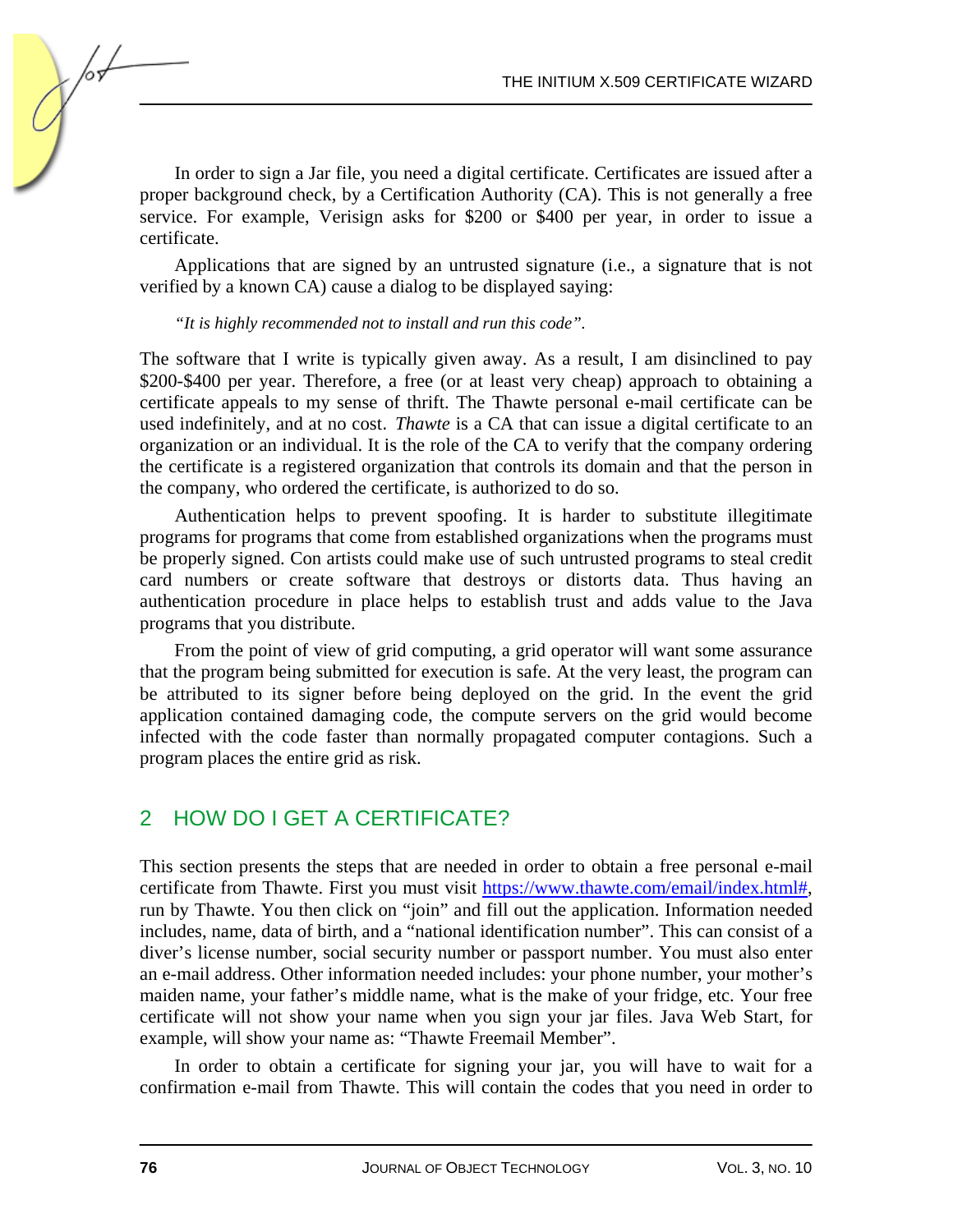confirm your e-mail address. Scroll down to "Developers of New Security Applications ONLY". Then select:

**"**Paste-in CSR Certificate Enrollment". Since my identity had not been verified by Thawte's web of trust, my name appears as "Thawte Freemail Member".

There are several screens that you must follow. Eventually you will reach the screen shown in Figure 1, which contains a text box that enables the entry of a public key.

#### **Public Kev**

Your Personal Certificate will contain a public key. People will use that public key to encrypt information for your eyes only. To request a generic X.509 certificate you need to be able to generate and manage private keys manually, as well as generate PKCS#10 Certificate Signing Requests (CSR's) with arbitrary Distinguished Names.

The procedure is as follows:

- 1. Generate your private key pair.
- 2. Generate a CSR, Set the CommonName (sometimes called the "Domain Name" by server SSL key management packages). attribute to the following string (case sentitive): JakKubSw7RJyS19
- 3. Paste the CSR into the space below.

| Paste PKCS#10 CSR here.<br>Include BEGIN and END lines in their entirety. |  |
|---------------------------------------------------------------------------|--|
|                                                                           |  |
|                                                                           |  |
|                                                                           |  |
|                                                                           |  |
|                                                                           |  |

#### Figure 1. The Key Dialog Box

At this point you must generate a public key using *keytool*. An RSA key can be created using the following command:

keytool -genkey -keyalg RSA -keystore keystore -alias docjava

A public and private key pair is created when the "-genkey" parameter is specified. The "*–keyalg"* specifies the algorithm that will be used to encode the certificate, in this case *RSA*. The *-keystore* option specifies the name and location of the persistent keystore file for the keystore managed by the keytool. You will want to alter the "docjava" alias to reflect your own domain. You will be prompted for a password. As implemented, the password will be echoed on the command line, so don't type it in front of anyone (a *keytool* man page details additional options). A sample session follows:

keytool -genkey -keyalg RSA -keystore keystore -alias docjava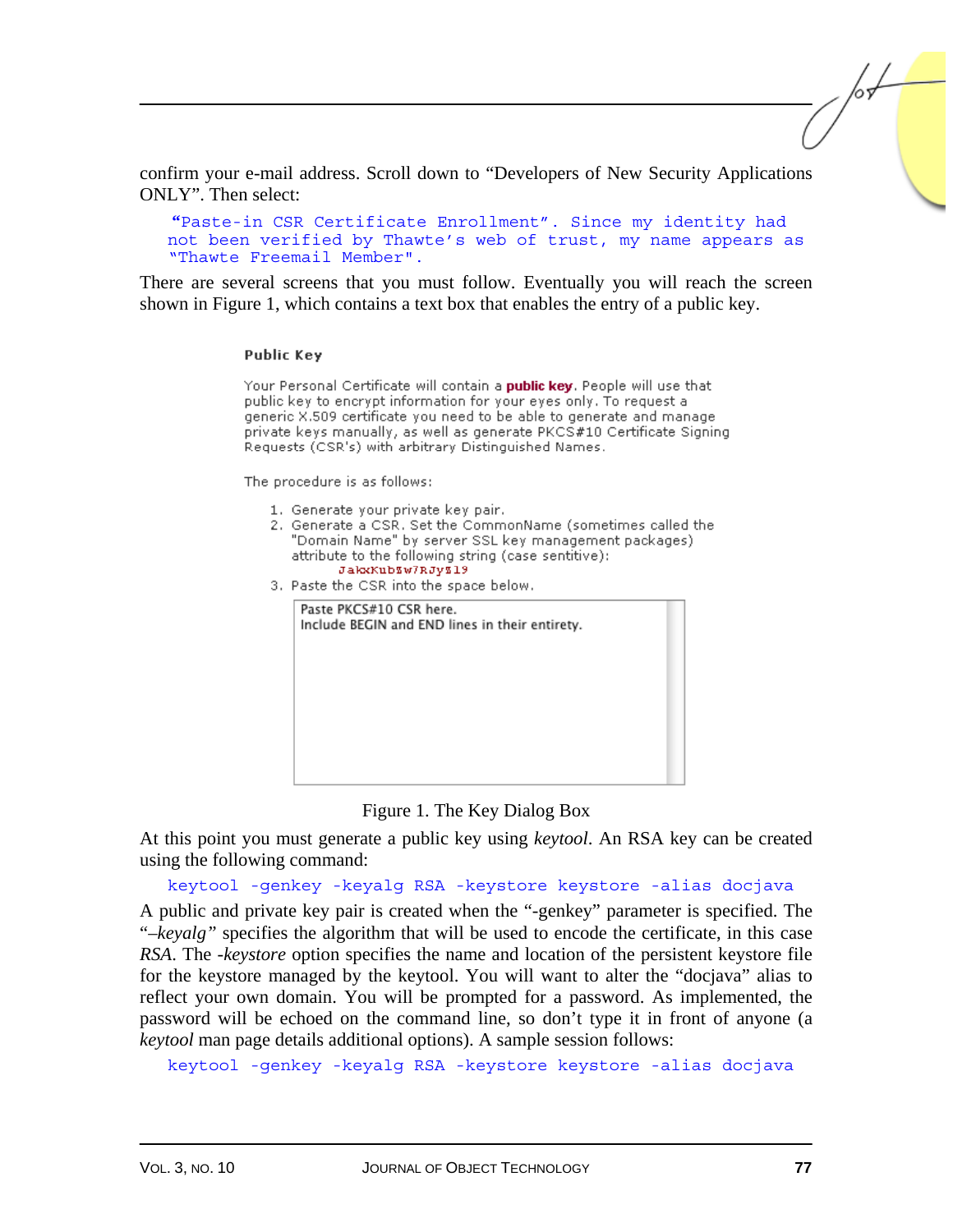<password prompt appears here, the password is echoed on the console, so do not let anyone look over your shoulder>

```
What is your first and last name? 
   [Unknown]: QeUxVvne83ETFF02 
What is the name of your organizational unit?
   [Unknown]: DocJava 
What is the name of your organization?
   [Unknown]: DocJava, Inc. 
What is the name of your City or Locality?
   [Unknown]: Milford 
What is the name of your State or Province? 
   [Unknown]: CT 
What is the two-letter country code for this unit?
   [Unknown]: US 
Is CN=QeUxVvne83ETFF02, OU=DocJava, O="DocJava, Inc.", 
L=Milford, ST=CT, C=US correct? 
   [no]: yes 
cube.local{lyon}11: ls -al keystore 
-rw-rw-r-- 1 lyon staff 1374 22 Apr 07:30 keystore
```
The next step is to export the key as a text file. This is done with the following command:

keytool -certreq -keystore keystore -file keystore.txt -alias docjava

Once the *keytool.txt* file is available, you must list it out to the console and paste it into the key dialog box, shown in Figure 1. A confirmation certificate request dialog will appear, unless you make an error in the above steps. The confirmation informs you that:

```
"The certificate will have a distinguished name that looks 
like this: Common: Thawte Freemail Member 
Email:lyon@docjava.com 
If you need a certificate with your full name in it, then you 
need to join the Freemail Web of Trust."
```
That is, you now have a certificate that you can use to sign files. However, the certificate identifies you as a generic "Thawte Freemail Member". If you want the certificate to identify you, by name, then you need join the "Freemail Web of Trust" membership, described in the following section.

## 3 FREEMAIL WEB OF TRUST

This section describes how you can get a certificate that proves you are who you say you are (by using the best efforts of the CA). This enables you to sign Jar files and have them executed by Java Web Start identifying you as the author and signer of the Jar file. Thus, your Jar files will be signed by a certificate issued by the CA, after the CA conducts a background check.

There are two ways in which to join the WOT, the free way and the non-free way. The free way requires that you meet with "Web of Trust" notaries. They will require two forms of identification and will vouch that you are who you say you are. WOT notaries

/or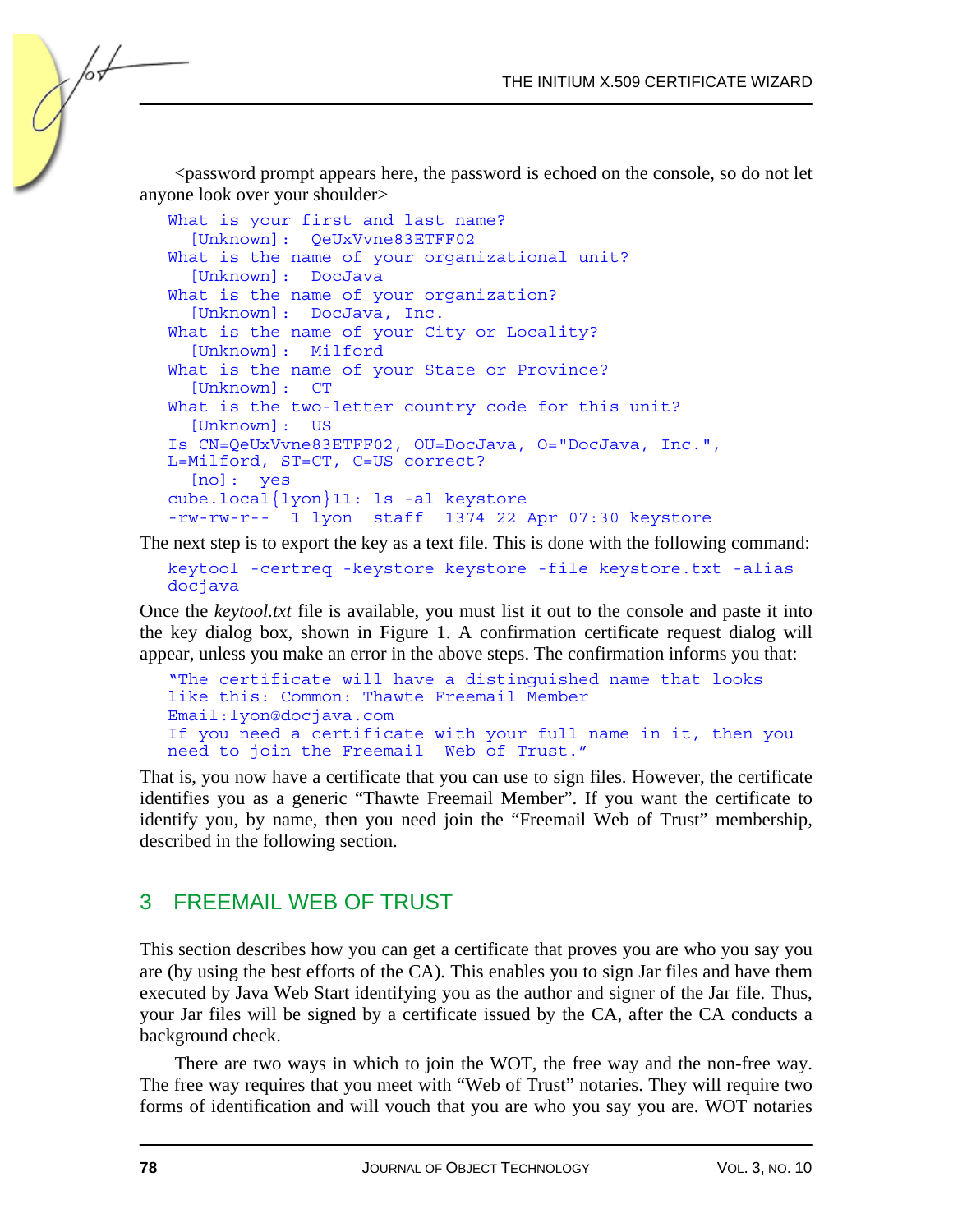may (as in my case) be spread out over some geographic distance. As a result, this may not be easy to do. Notaries can assign between 10 and 35 points. Once you have accumulated 50 Trust Points you become trusted, and you can put your name in your personal certificate. Once you accumulate 100 points you can apply to become a WOT notary.

The second (non-free) way to join the WOT is to obtain a "Remote Authentication" (RA). RA requires you to meet with two trusted third parties. Examples include, a bank manager, a practicing attorney or a CPA.

A bank manager must be the manager of a branch of a registered banking institution. The branch must be listed in the local telephone directory. A practicing attorney must be registered with the state bar association or your countries equivalent, and currently practice as an attorney. The attorney's law offices must be listed in the local telephone directory. A CPA must be licensed as a certified public accountant, with the relevant state or country authorities, and must be practicing as a CPA from an office that is listed as such in the local telephone directory.

There is a \$25 fee for using RA and, once authorized, you become a notary yourself. I elected to pay the fee and went to two different notaries at two different local banks. As I had accounts there, they did not charge for the service of notarizing the Thawte forms.

The first time I made out the paperwork there was some sort of clerical error, which I still do not understand. As a result, I sent over 16 e-mails over a 4-week period. It was claimed that the notarized forms were not signed (which is impossible, since they were notarized). In response, I went and had the forms filled out and notarized again. The second attempt worked, and soon I had the coveted e-mail confirming that I had been notarized through the Thawte Remote Authentication System.

## 4 GETTING YOUR NEW CERTIFICATE

In order to get a new certificate (one that verifies that you are who you say you are) proceed to the Thawte web sit[e https://www.thawte.com/cgi/personal/cert/enroll.exe an](https://www.thawte.com/cgi/personal/cert/enroll.exe)d login. Select the link labeled "Developers of New Security Applications ONLY". Then select:

"Paste-in CSR Certificate Enrollment".

To begin the process, I list the certificates loaded into my default keystore:

```
keytool -list 
Enter keystore password: 
Keystore type: jks 
Keystore provider: SUN 
Your keystore contains 2 entries 
docjava, Apr 14, 2004, keyEntry,
```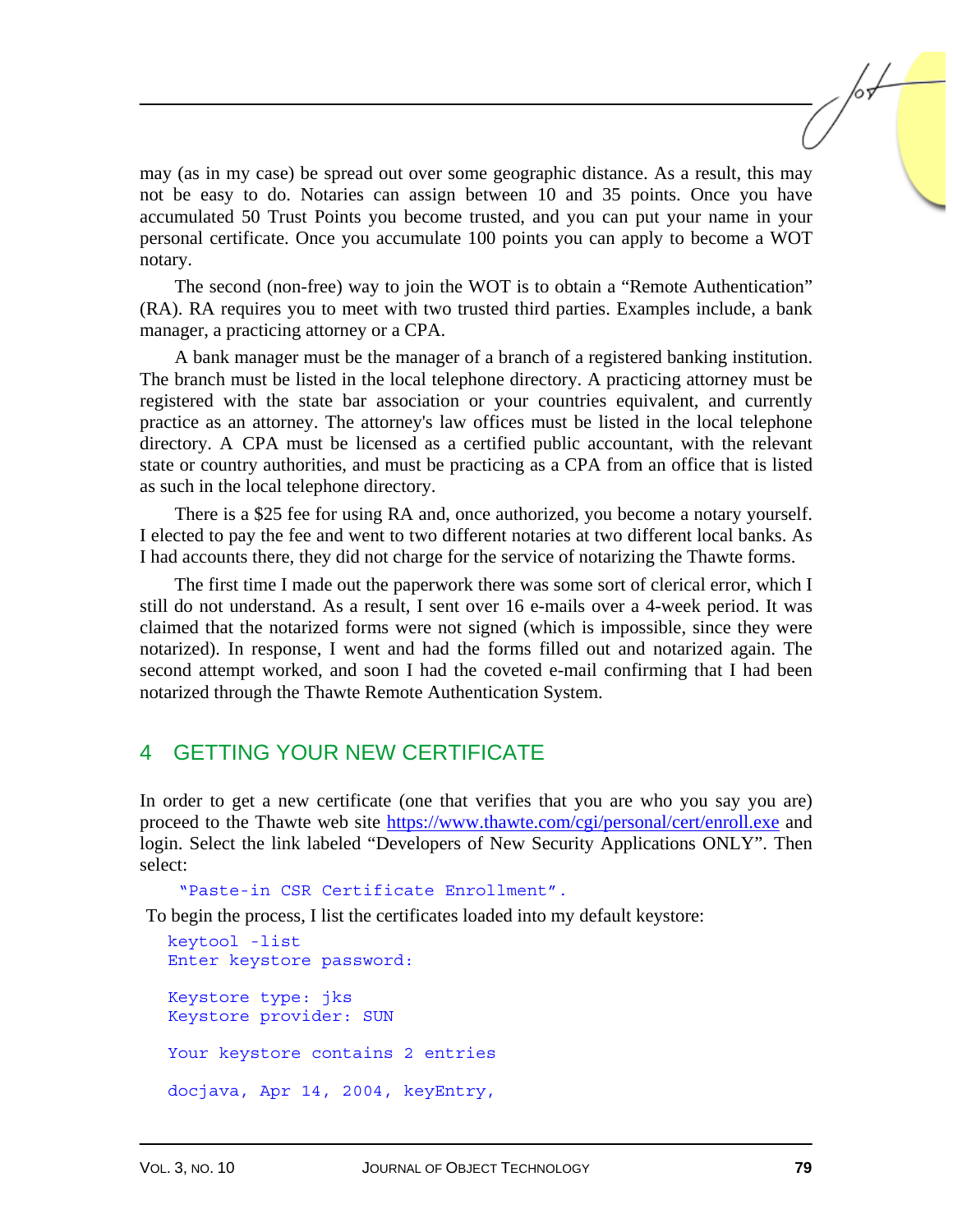```
Certificate fingerprint (MD5): 
C0:67:B8:72:2D:DA:A3:7F:4B:A1:F0:D2:A6:24:2D:DD 
mycert, Apr 20, 2004, keyEntry, 
Certificate fingerprint (MD5): 
CD:C1:A7:AB:3E:CA:5B:4D:B0:CA:BB:DF:66:61:73:83
```
The default keystore type is "jks" (the proprietary type of the keystore implementation provided by Sun). I then proceed to print information about my new Thawte x.509 certificate:

```
keytool -printcert -file deliver.exe
```
This outputs a chain of certificate data that, upon inspection, looks correct and trustworthy. Now I shall generate a public key using *keytool*. This is the same procedure as outlined in Section 1, except that now I am a confirmed Thawte notary:

```
keytool -genkey -keyalg RSA -alias docjavaInc 
Enter keystore password: 
What is your first and last name? 
   [Unknown]: 82BWxXJf4LesA909 
What is the name of your organizational unit?
   [Unknown]: DocJava 
What is the name of your organization?
   [Unknown]: DocJava, Inc. 
What is the name of your City or Locality?
   [Unknown]: Milford 
What is the name of your State or Province? 
   [Unknown]: CT 
What is the two-letter country code for this unit?
   [Unknown]: US 
Is CN=82BWxXJf4LesA909, OU=DocJava, O="DocJava, Inc.", 
L=Milford, ST=CT, C=US correct? 
   [no]: yes
```
Now to get my certificate:

```
keytool -certreq -file keystore.txt -alias docjavaInc
```
Here is the output from the certificate request:

```
ls 
deliver.exe keystore.txt
cube.local{lyon}76: more *.txt 
-----BEGIN NEW CERTIFICATE REQUEST----- 
JLMEF (Junky Looking MIME Encoded Flotsam) 
-----END NEW CERTIFICATE REQUEST-----
```
I then paste in the key tool output into the key dialog box, as shown in Figure 1. A confirmation dialog appears that says:

```
The certificate will have a distinguished name that looks like 
this: 
Surname:lyon 
Given Names:Douglas 
Common:Douglas lyon 
Email:lyon@docjava.com
```
/or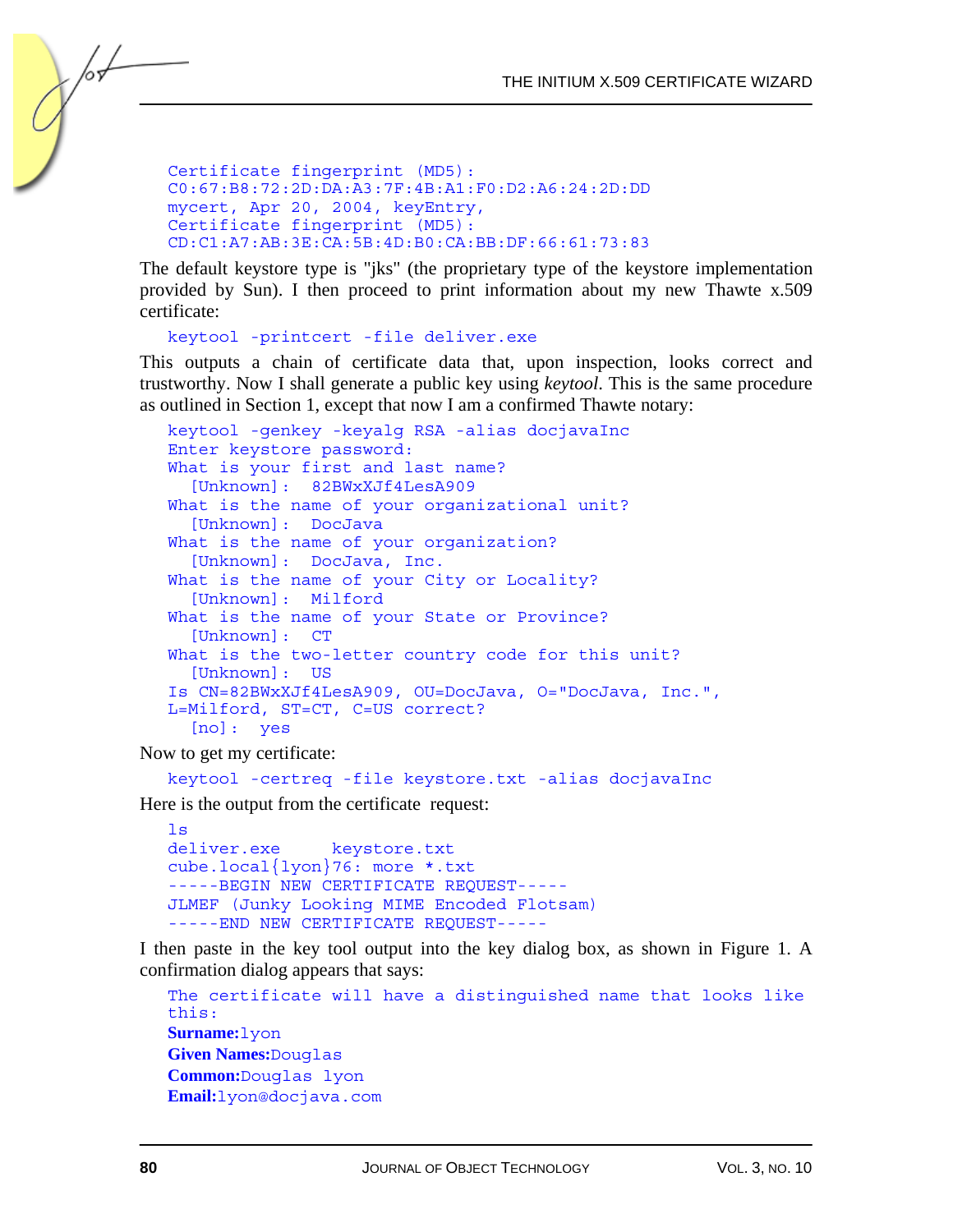Compare the above output with that from Section 2:

```
"The certificate will have a distinguished name that looks 
like this: Common: Thawte Freemail Member 
Email:lyon@docjava.com 
If you need a certificate with your full name in it, then you 
need to join the Freemail Web of Trust."
```
So far, so good. Now I proceed to my Thawte accounts' certificate manager page, at: [https://www.thawte.com/cgi/personal/cert/status.exe a](https://www.thawte.com/cgi/personal/cert/status.exe)nd check the status of my X509 certificate request. After a few minutes, it changes status from *pending* to *issued* and I fetch my new X.509 certificate. The delivered certificate contents follows:

more deliver.exe

We deliver your developer cert as a chain, and we deliver it in two formats. The first is the Netscape Cert Sequence format, documented on the Netscape Security Site at http://www.netscape.com/eng/security/. The next is a degenerate PKCS7 SignedDate, with certificates and possibly CRL's but no content.

```
-----BEGIN NETSCAPE CERTIFICATE CHAIN----- 
MIII6wYJYIZIAYb4QgIFoIII3DCCCNgwggJgMIIByaADAgECAgMMzA0wDQYJKoZI 
hvcNAQEEBQAw 
YjELMAkGA1UEBhMCWkExJTAjBgNVBAoTHFRoYXd0ZSBDb25zdWx 
0aW5nIChQdHkpIEx0ZC4xLDAq
```
In order to import the certificate into the key store, the PKCS7 part of the certificate must be saved into a file and then altered so that it looks like the following:

```
-----BEGIN PKCS #7 SIGNED DATA----- 
MIII7AYJKoZIhvcNAQcCoIII3TCCCNkCAQExADALBgkqhkiG9w0BBwGgggjBMIICS
     TCCAbKgAwIB 
AgIDDB2VMA0GCSqGSIb3DQEBBAUAMGIxCzAJBgNVBAYTAlpBMSUwIwYDVQQKExxUa
     GF3dGUgQ29u
```
That is, there must be 76 characters, per line. Thus, the carriage returns were inserted improperly. To extract the PKCS7 key, you can hand-edit the file, then fix the returns. As an alternative, I have written a small Java procedure called *cleanThawtes*. The *cleanThawtes* procedure automates the processing of certificates returned by Thawte. It is based on the work of Richard Dallaway [Dallaway]. As a part of the Initium keywizard, *cleanThawtes* was wrappered with a GUI and placed on the web under *Web Start Applications*, available at[: http://www.docjava.com/.](http://www.docjava.com/) I used the program to create a file called *pk8.cert*. This was imported into the default location for the keystore file using:

keytool -import -file pk8.cert -alias docjavainc –trustcacerts

Errors in the parameters passed to the *keytool* command result in cryptic exceptions. For example:

```
keytool -import -file pk8.cert -trustcacerts 
Enter keystore password: 
keytool error: java.lang.Exception: Input not an X.509 
certificate
```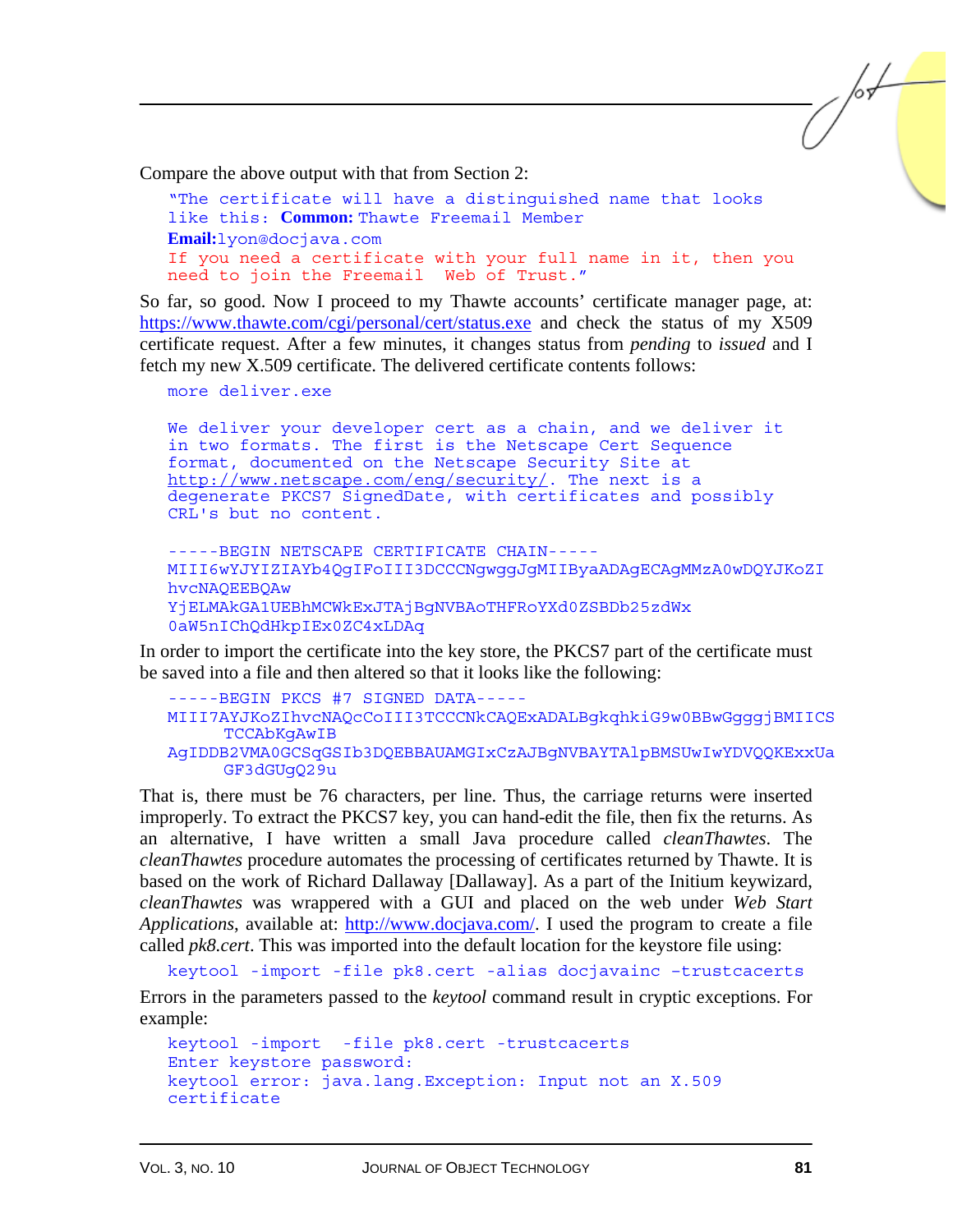## 5 WHERE HAVE ALL THE KEYS GONE?

The default location for the keystore file is *.keystore* and is located in the users' home directory. In order to obtain this file, a public method was created in a new class called the *KeyUtils*:

```
/** 
  * @return the keystore file 
  */ 
     public static File getKeystoreFile() { 
         File file = new File(System.getProperty( 
                  "user.home") + 
                                File.separatorChar + 
                                ".keystore"); 
         if (file.exists()) return file; 
         return futils.Futil.getReadFile( 
                  "file:" + file + 
                  " does not exist; select a keystore"); 
 }
```
To import a PKCS7 certificate, after it has been properly formatted, I have added the following code to *KeyUtils*:

```
public static void importCertificate() 
              throws FileNotFoundException, 
                     KeyStoreException, 
                     CertificateException { 
         final String password = getPassword(); 
         KeyStore ks = getKeyStore(password); 
        final String alias = qethlias (password);
         Certificate cert = getCertificate( 
                  getCertificateFile()); 
         if (ks.containsAlias(alias)) 
             ks.deleteEntry(alias); 
         ks.setCertificateEntry(alias, cert); 
     } 
     public static Certificate getCertificate( 
             File certF) 
             throws CertificateException, 
                     FileNotFoundException { 
         CertificateFactory cf = 
                  CertificateFactory.getInstance( 
                          "X509"); 
         Collection col = cf.generateCertificates( 
                  new FileInputStream(certF)); 
        Iterator i = col.iterator();
        X509Certificate c = null; while (i.hasNext()) { 
             Certificate cert = (Certificate) i.next();
```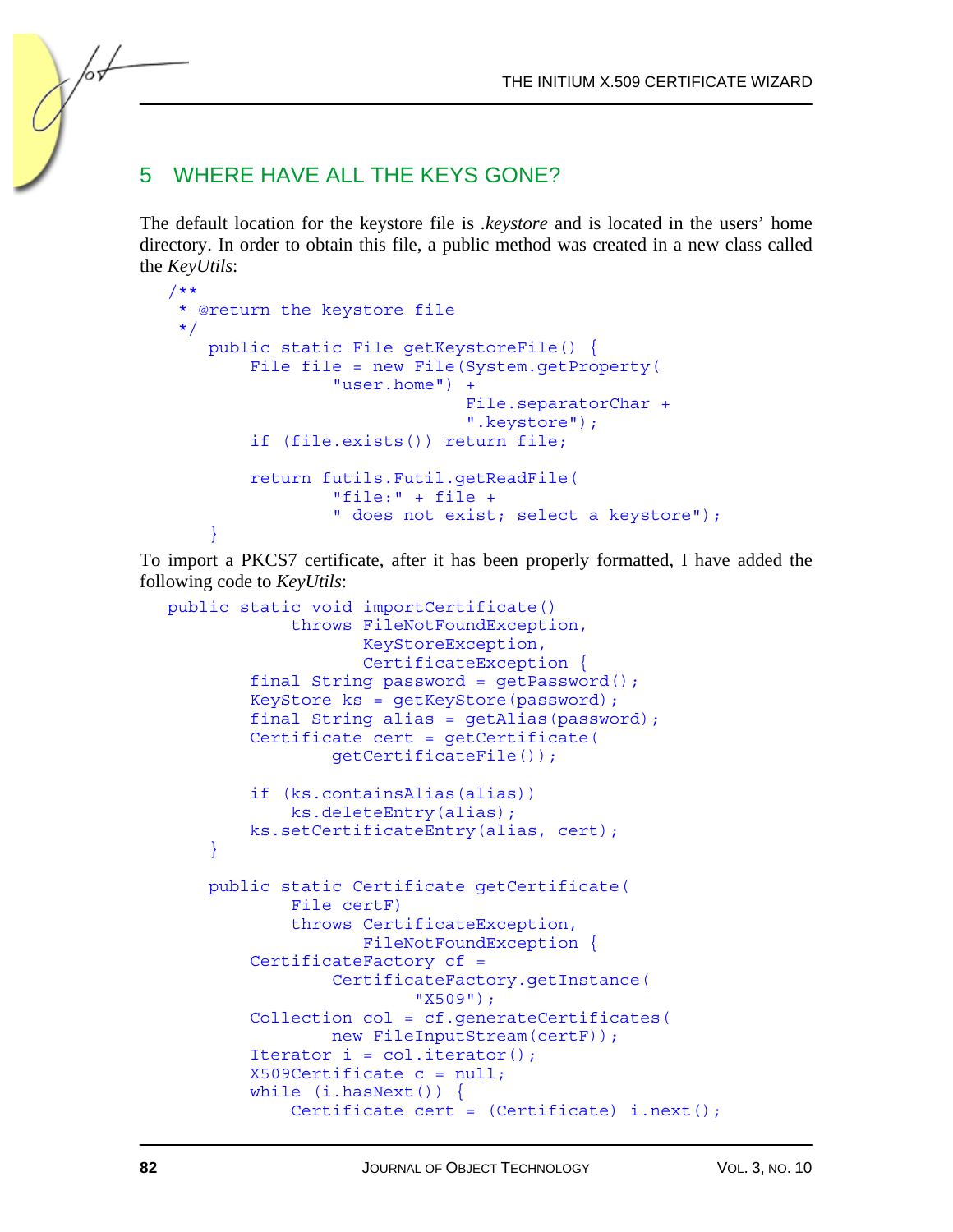```
 if (cert instanceof X509Certificate) 
                 c = (X509Certificate) cert; System.out.println(cert); 
 } 
         return c; 
     } 
    public static File getCertificateFile() { 
         return 
                  futils.Futil.getReadFile( 
                          "select a cert in pkcs7 format"); 
     }
```
In order to deal with the case of an improperly formatted certificate, I have created a more sophisticated way to get certificates, one that invokes the Thawte cleaner:

```
public static Collection importCertificates( 
             CertificateFactory cf, File certF) 
             throws CertificateException, 
                     FileNotFoundException, 
                     IOException { 
         final FileInputStream fis = new FileInputStream( 
                  certF); 
         Collection col = null; 
         try { 
            col = cf. generateCertificates(fis); } catch (CertificateException e) { 
             boolean b = futils.In.promptYesNo( 
                      "Cert exception, would you like me to try 
to translate it?"); 
             if (!b) return importCertificates(cf); 
             CertUtils.cleanThawtes(); 
            return importCertificates(cf);
 } 
         return col; 
 }
```
After adding more error correction prompts, we are able to run the Initium key wizard under a series of different situations. For example, when no *.keystore* file appears in the users' home, the program will prompt you for a key store file. If you don't have one, the program will offer to make one for you, adding a self-signed certificate. The program will also offer to create a certificate request file, which can be used to obtain a trusted certificate. This simplifies key management.

## 6 RELATED WORK

The creation of key tool API's is not new [BouncyCastle]. Verisign has an API, but it is no longer supported, as far as I can tell [Verisign]. The interesting thing about the Verisign API is that it enables users to revoke public keys at the CA (which is an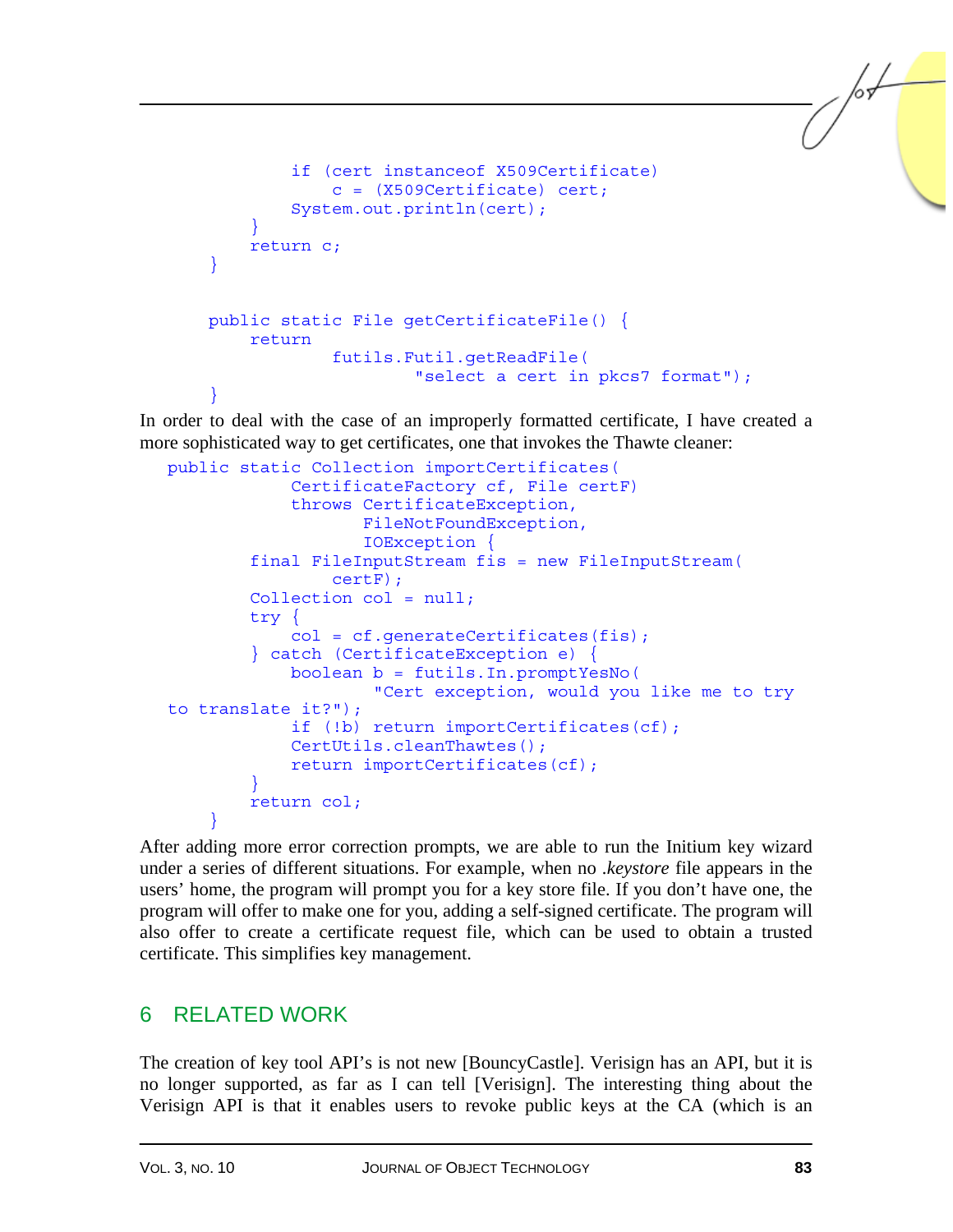excellent idea). This is something that would enable the automation of Thawte interactions and is a topic of future work.

There have been articles on the signing of Java Web Start applications [Dallaway]. There have also been articles on the signing of Applets [Gallant].

The creation of a key wizard seems like a logical evolution of the key tool. It is surprising, therefore, that keytool wizards are so few and far between. A reason for this is that Sun has not open-sourced the JKS (Java Key Store) API. On the other hand, there are open-source versions of a JKS system [Marshall]. I have yet to test this system.

One notable keytool wizard is the BEA systems wizard for their Weblogic product [BEA]. This systems is closed-source, expensive and only works on Weblogic.

## 7 CONCLUSION

∕∝

Basic elements of key management need to be automated in support of the automation of Java Web Start application deployment. In fact, it is the *Initium* project that provided the primary motivation for creating the key wizard.

The automation of key tool functions is not hard, give proper error handling and GUI implementation effort. One of the surprising elements is that the API upon which the key tool is based is neither public, nor open-sourced. What this means to the key wizard author is that a substantial implementation library has to be created, tested and documented in order to provide the key tool function points.

Even more disconcerting is the general lack of programmatic support for the retrieval of trusted certificates. After a certificate request is created, the user must still interact with a CA in order to go through a process of getting a certificate. This limitation is less a technical one than a security one.

For those in organizations where there may be multiple employees (or students) who want to sign applications, obtaining certificates using remote authentication is cumbersome, at best. In such cases, several notaries could be established so that students/employees can be issued certificates quickly and at little additional cost.

### **REFERENCES**

- [Bea] "The Bea Systems Keytool Wizard" [http://edocs.bea.com/wli/docs70/](http://edocs.bea.com/wli/docs70/b2bsecur/keystore.htm) [b2bsecur/keystore.htm](http://edocs.bea.com/wli/docs70/b2bsecur/keystore.htm)
- [BouncyCastle[\] http://www.bouncycastle.org/specifications.html,](http://www.bouncycastle.org/specifications.html) An open-source API that provides JCE features.

[Dallaway] Richard Dallaway, "Java Web Start and Code Signing", May 2002 <http://www.dallaway.com/acad/webstart/>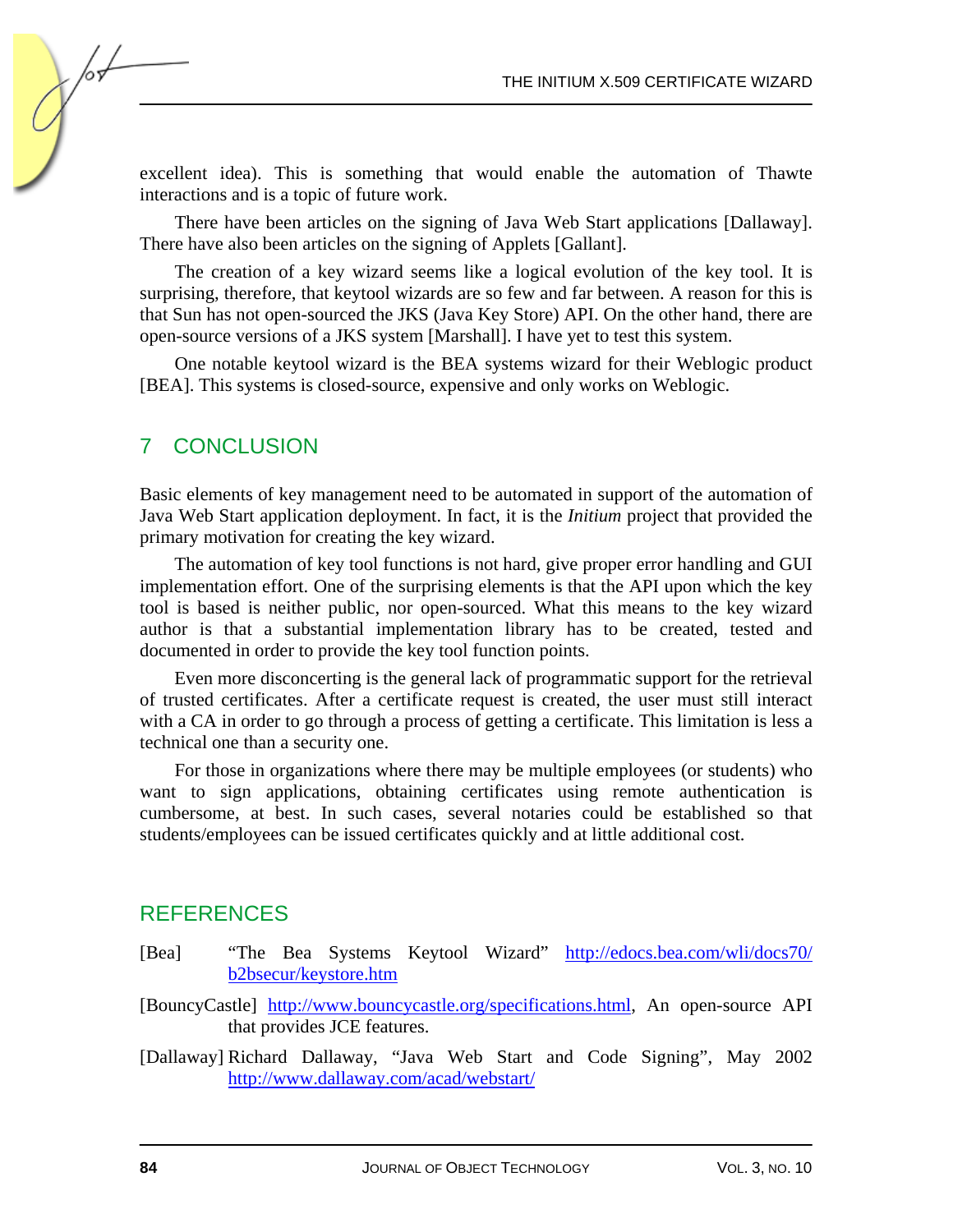- [Gallant] Michel I. Gallant, "Thawte Code Signing Certs with Authenticode, Netscape and Sun Signing[", http://www.jensign.com/JavaScience/Thawte/](http://www.jensign.com/JavaScience/Thawte/)
- [Marshall] Casey Marshall, "An implementation of the JKS key store" <http://metastatic.org/source/JKS.html>
- [Versign] "Trust Services Integration Kit 1.7[" http://home.postech.ac.kr/~chokee/cs499/](http://home.postech.ac.kr/~chokee/cs499/tsik-1.7/tsik-1.7/api/com/verisign/xkms/tools/XKMSKeyStore.html) [tsik-1.7/tsik-1.7/api/com/verisign/xkms/tools/XKMSKeyStore.html,](http://home.postech.ac.kr/~chokee/cs499/tsik-1.7/tsik-1.7/api/com/verisign/xkms/tools/XKMSKeyStore.html) and <http://www.verisign.com/static/005314.pdf>

#### **APPENDIX - The KeyUtils API**

The general lack of high-level tools for performing key tool functions has led to the creation of the following API for key and certificate manipulations.

public static void runImportCertificate() - a gui for importing certificates public static void importCertificate() - Open the .keystore file. Prompt the user for an alias. Open the new certificate from the CA. Modify the .keystore file with the new certificate. If files are missing, recover from the error with grace. public static boolean isSelfSigned( X509Certificate cert) Returns - true if the subjectDN and issuer are the same. public static void verifyCert( X509Certificate cert) - Display exception if certificate cannot be verified. public static java.security.cert.Certificate getCertificate( File certF) - Use a certificate file to make a certificate instances. public static void printProviders() List the security providers in their order of preference. public static void printKey(Key key) - print out a nicely formatted version of a given key. public static java.security.cert.Certificate getCertificate() - get a certificate based on a GUI prompt to the user for a password and an alias.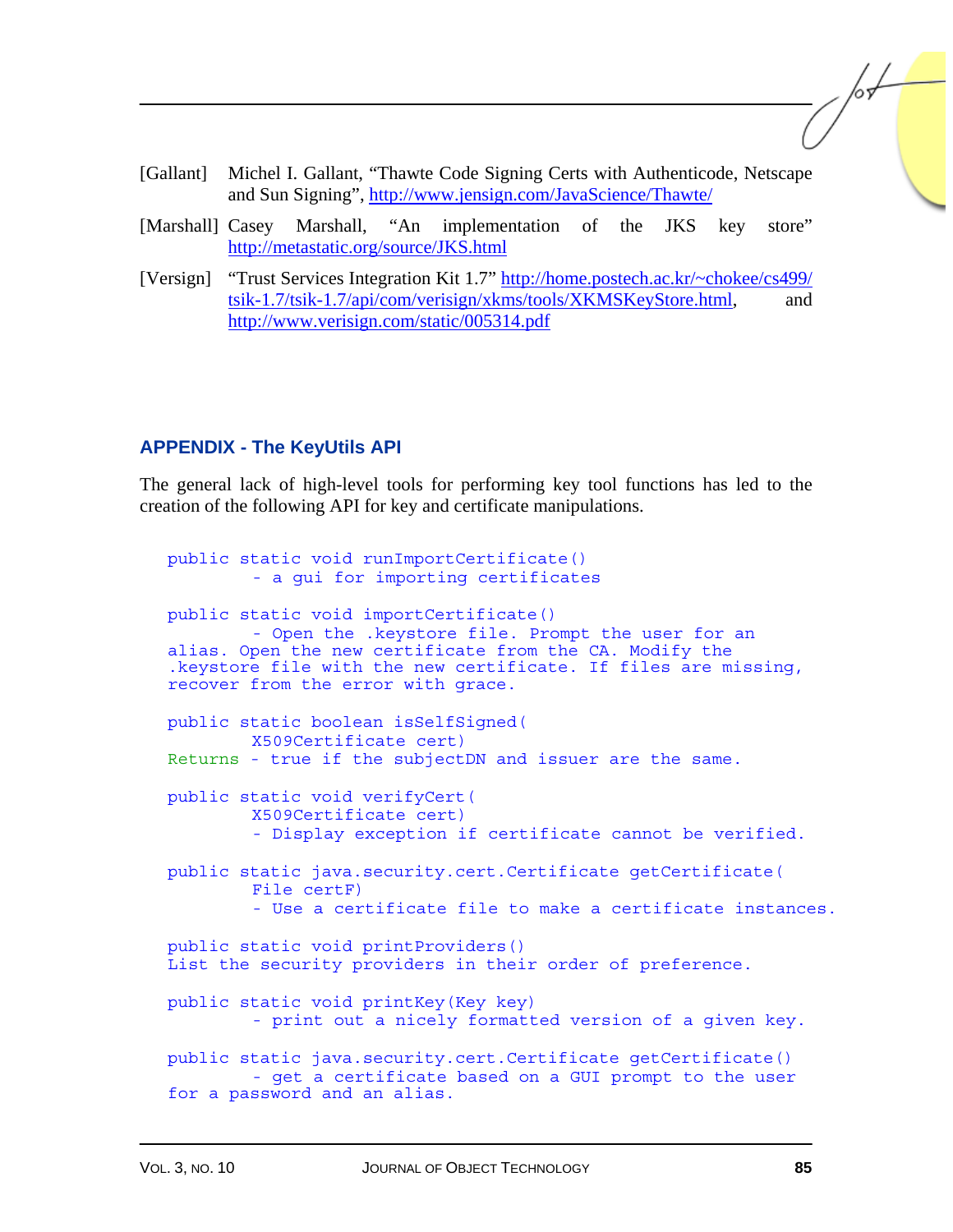Returns - Certificate public static java.lang.String getPassword() - Prompt the user for a password. Do not echo it on the screen Returns - a string containing the password. public static java.security.cert.Certificate getCertificate( String alias, String password) - Given an alias and password, open the default keystore and return the certificate. Returns - a Certificate instance. public static java.security.KeyStore getKeystore( String password) - Return a KeyStore assuming that one already exists. If the .keystore file does not exist, then offer to create one or look for one. Parameters - password to the keystore Returns - KeyStore instance public static void testGenerateKeyPair() public static java.security.KeyStore generateKeyPair() - Creates a keystore, then generates a keypair for it. Returns - KeyStore with keypair in it. public static java.security.KeyStore generateKeyStore() - Generate a keystore without reading it from a file. Excellent for when no keystore is found. Returns - a default type keystore instance public static void generateKeyPair(KeyStore ks) - Prompts the user for X.509 certificate information. Generates a private and public keypair, then add it to the keystore. Uses RSA algorithm with a 1024 bit key size. public static java.security.KeyPair getKeyPair( KeyStore keystore, String alias, String password) - get a public and private key, given that a KeyStore exists and a certificate exists that corresponds to the given alias. public static java.security.KeyStore getKeyStore() – Prompts the user for the password and gets the .keystore file in the users' home directory. public static java.security.KeyStore getKeyStore(String password)

/sf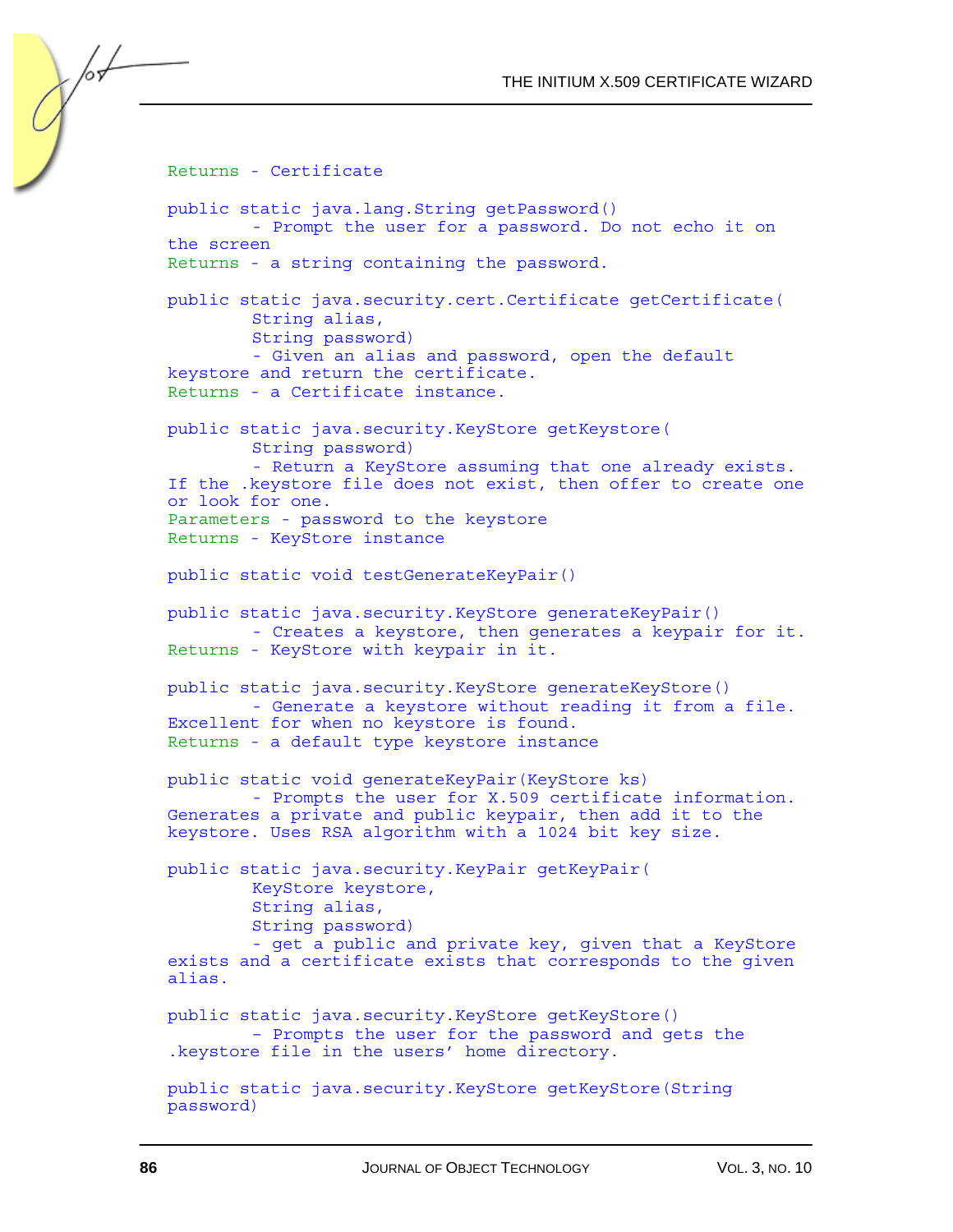```
 - Selects the .keystore file in the users home 
directory. 
Returns - KeyStore 
public static java.security.KeyStore getKeyStore( 
         File keyStoreFile, 
         String password) 
public static java.lang.String[] getAliasArray( 
         KeyStore keystore) 
         - Given a key store, list all the alias elements 
there. Certificates are located via the alias. 
Returns - An array of alias members. 
public static void save( 
         File ksFile, 
         KeyStore ks, 
         String password) 
         - Write our key store instance out to the given file. 
A GUI prints out exceptions, should they be thrown. 
Parameters 
         ksFile - a file to be created or overwritten. 
         ks - the key store to be saved. 
         password - verifies the file. 
public static java.io.File getKeystoreFile() 
         - Look for the .keystore file in the home directory. 
If it is not there, offer to look for it. If the user does not 
have it, offer to create one. If you have to create a 
keystore, offer to create a certificate request, as well. 
Returns - the keystore file 
public static void writeCertReq( 
         String alias, 
         String keyPass, 
         KeyStore ks) 
         - Output a file based on user prompts, that contains 
the text for a Certificate Request. This is used with a CA to 
obtain a signed certificate. 
public static java.io.File makeKeyStoreFile() 
          - Creates the default .keystore file, assuming that it 
does not already exist. Prompts the user to create a key pair. 
public static java.io.File getDefaultKeyStoreFile() 
         -Check to make sure this file exists. 
Returns .keystore file in users home. 
public static java.lang.String getAlias( 
         KeyStore keyStore) - Given a keystore instance, 
provide a multiple choice GUI that enables the user to select 
a certificate alias.
```